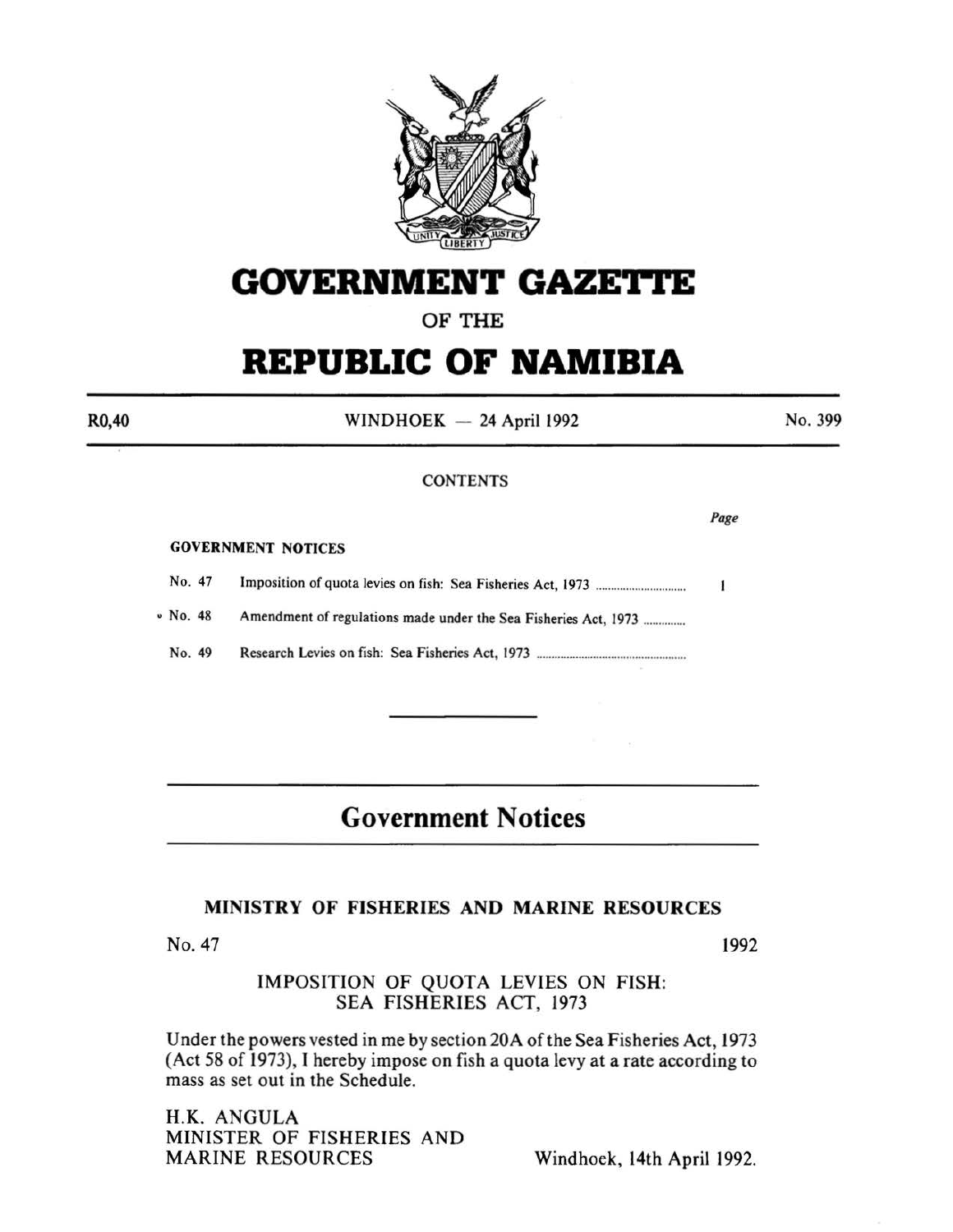#### SCHEDULE

I. In this notice, unless the context otherwise indicates, any word or expression to which a meaning has been assigned in the Sea Fisheries Act, 1973 (Act 58 of 1973), shall have that meaning and-

"hake" means any fish of the species *Merluccius capensis* or *M. paradoxus;* 

"horse mackerel" means any fish of the genus *Trachurus;* 

"pilchard" means any fish of the species *Sardinops ocellata;* 

"red crab" means any fish of the red crab species *Chaceon* (=Geryon) maritae;

"spider (stone) crab" means any fish of the species *Lithodes tropicalis;* 

"tuna" means any fish of the genera *Sarda* and *Thunnus;* 

"Namibian vessel" means a fishing vessel-

- (a) which is registered or licensed under the Merchant Shipping Act, 1951 (Act 57 of 1951);
- (b) which is permanently based in Namibia;
- (c) which flies the Namibian flag;
- (d) of which at least  $51\%$  of the beneficial ownership is held by Namibian citizens; and
- (e) of which at least 80% of the crew are Namibian citizens;

"Namibian-based vessel" means a fishing vessel-

- (a) which is registered or licensed under the Merchant Shipping Act, 1951 (Act 57 of 1951);
- (b) which is permanently based in Namibia;
- (c) which flies the Namibian flag;
- (d) of which less than  $51\%$  of the beneficial ownership is held by Namibian citizens; and
- (e) of which less than  $80\%$  of the crew are Namibian citizens;

"foreign vessel" means any fishing vessel which is not a Namibian vessel or a Namibian-based vessel; and

"processed on land" means any process executed within the borders of Namibia but excluding the territorial waters, by which -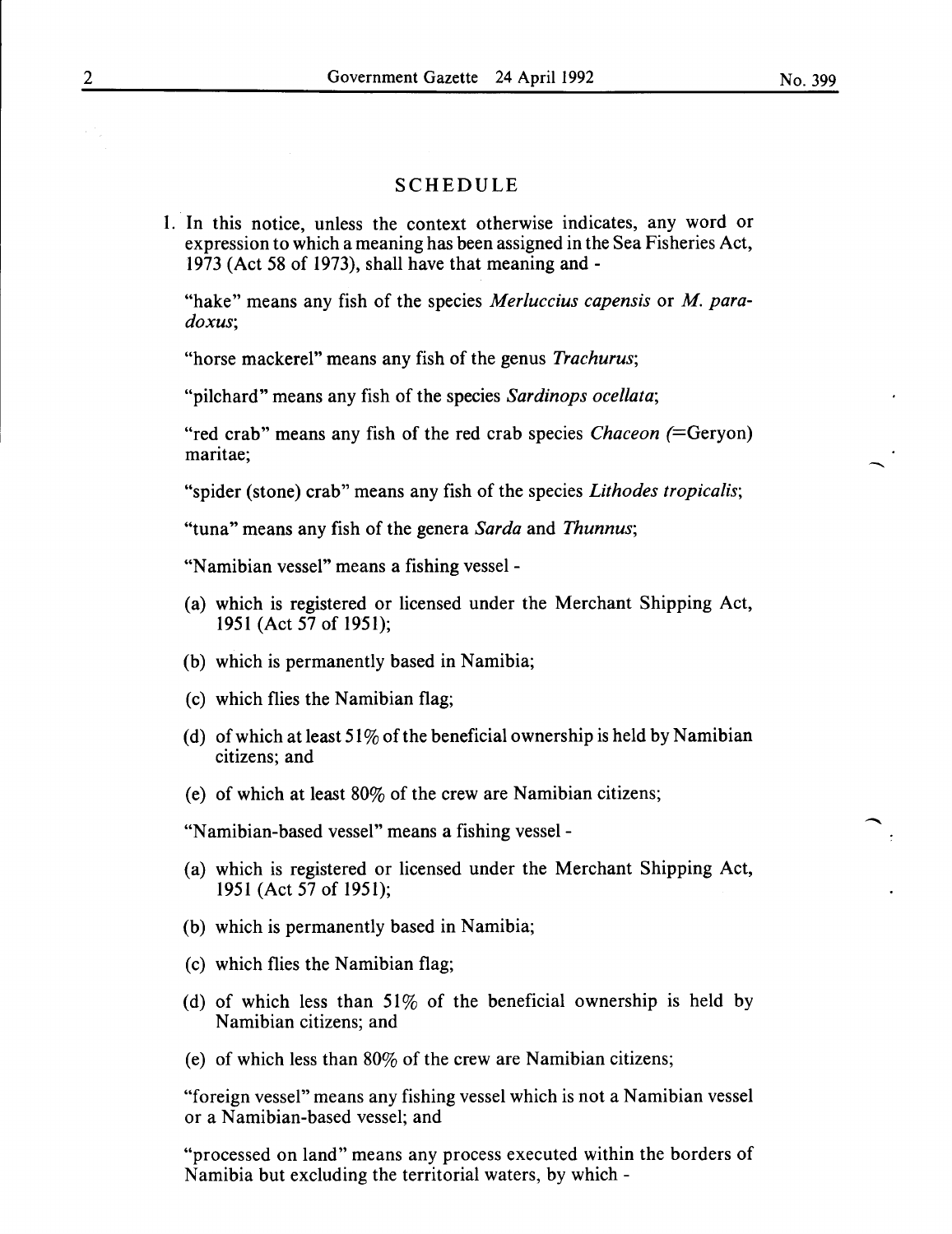- (a) the form of the fish landed is changed by removing the head or intestines or by filleting, mincing, trimming or individually wrapping such fish; or
- (b) the fish is salted or dried.
- 2. Every fisherman
	- (a) to whom any species of fish (excluding spider (stone) crab or tuna) has been allocated in terms of section 11 of the Sea Fisheries Act, 1973 (Act 58 of 1973), and who has accepted such allocation in writing shall pay in respect of every metric ton of fish so allocated and accepted and consisting of the species (excluding spider (stone) crab or tuna) mentioned in paragraph 3, the appropriate quota levy mentioned in paragraph 3;
	- (b) who lands spider(stone) crab or tuna or portions of such crab or tuna shall pay in respect of every metric ton of such fish landed the appropriate quota levy mentioned in paragraph 3, plus a *pro rata*  amount of the appropriate quota levy calculated on any portion of a metric ton.
- 3. Quota levies per metric ton:

|                                                                                                         | Levy    |
|---------------------------------------------------------------------------------------------------------|---------|
| Species of fish:                                                                                        | per ton |
| $(a)$ Hake -                                                                                            |         |
|                                                                                                         | R400;   |
|                                                                                                         | R600;   |
|                                                                                                         | R800.   |
| (A rebate of R200 per metric ton of wet fish landed is applicable if<br>the fish is processed on land.) |         |
| (b) Horse mackerel, excluding horse mackerel caught by the purse seine<br>methods -                     |         |
|                                                                                                         |         |
|                                                                                                         |         |
|                                                                                                         |         |
| (Based on a catch composition of                                                                        |         |
| $-30\%$ longer than 20 cm;                                                                              |         |
| $-35\%$ longer than 16 cm but shorter than 20 cm; and                                                   |         |

 $-$  35% used for fishmeal;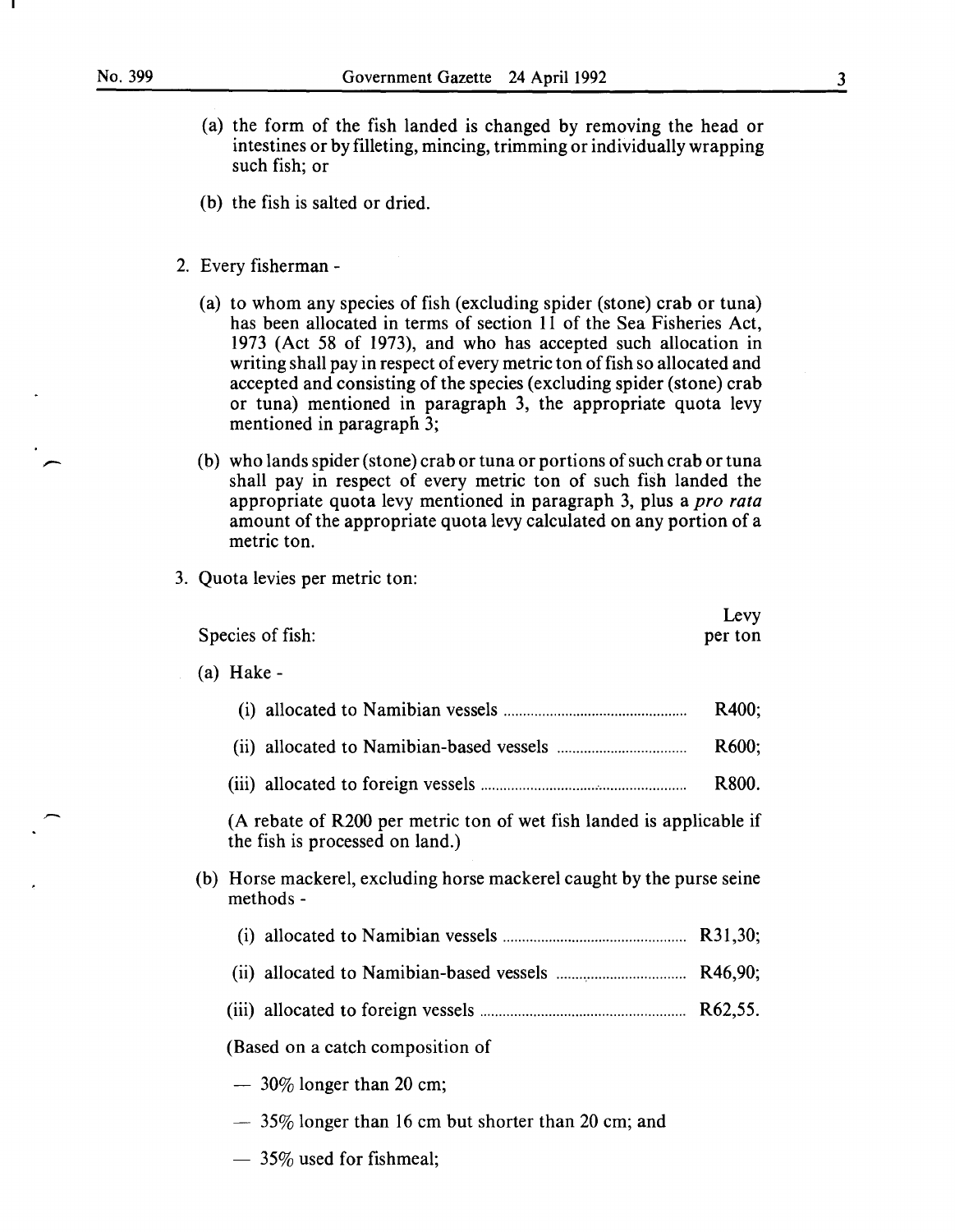.........

 $\sum_{i=1}^n$ 

 $\ddot{\phantom{a}}$ 

| and a basic levy of                                                                       |                    |
|-------------------------------------------------------------------------------------------|--------------------|
| $-$ R100 per ton of fishmeal product;                                                     |                    |
| $-$ R75 per ton for fish longer than 16 cm but shorter than 20 cm;<br>and                 |                    |
| $-$ R100 per ton for fish longer than 20 cm.).                                            |                    |
| (c) Pilchard -                                                                            |                    |
|                                                                                           | R <sub>100</sub> ; |
|                                                                                           | R <sub>150</sub> ; |
|                                                                                           | R 25.              |
| $(d)$ Tuna -                                                                              |                    |
| (i) landed in Namibian ports and processed on land                                        | R400;              |
|                                                                                           |                    |
| (e) Red crab -                                                                            |                    |
|                                                                                           | R <sub>556</sub> . |
| (f) Spider (stone) crab -                                                                 |                    |
|                                                                                           | R <sub>225</sub> . |
| (A rebate of R112,50 is applicable if landed in Namibian ports and<br>processed on land.) |                    |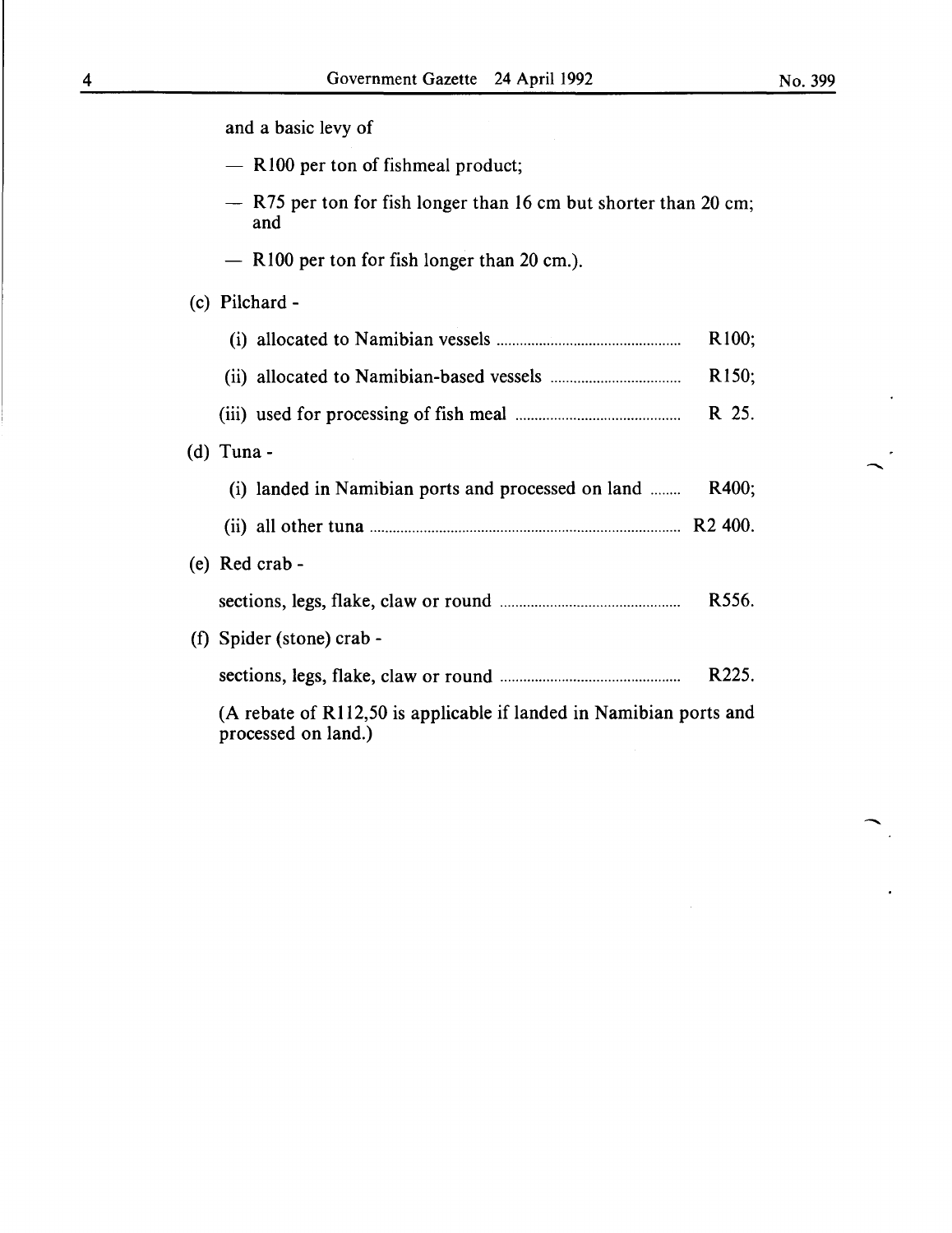-

4. For the purposes of this notice the mass of fish shall be determined in the presence of a fisheries inspector and shall mean the quantity of fish in live (round) weight. In the case of processed fish being landed, the live (round) weight shall be calculated by multiplying the mass of the landed product with the appropriate conversion factor in the table below:

| <b>Species and Product</b> | <b>Conversion Factor</b> |
|----------------------------|--------------------------|
| (a) Hake                   |                          |
|                            | 1,46                     |
|                            | 2,25                     |
| Untrimmed skin-on fillets  | 1,94                     |
|                            | 1,46                     |
| (b) Kingklip               |                          |
|                            | 1,52                     |
| (c) Monk                   |                          |
|                            | 3,04                     |
| (d) Sole                   |                          |
|                            | 1,04                     |
| (e) Horse Mackerel         |                          |
|                            | 1,570                    |
| Fillet                     | 1,859                    |
|                            | 5,556                    |

TABLE CONVERSION FACTORS

- 5. Any quota levy payable shall be paid to the Permanent Secretary, Fisheries and Marine Resources, Private Bag 13355, Windhoek.
	- (a) (i) In the case of hake, horse-mackerel, pilchard and red crab, monthly instalments shall be payable as per the formula set out in subparagraph (c).
		- (ii) The first instalment shall be due 30 days after acceptance of the allocation referred to in paragraph 2.
		- (iii) Subsequent instalments shall be due one month after the previous instalment has become due.
		- (iv) Each instalment shall be paid within 90 days after it has become due.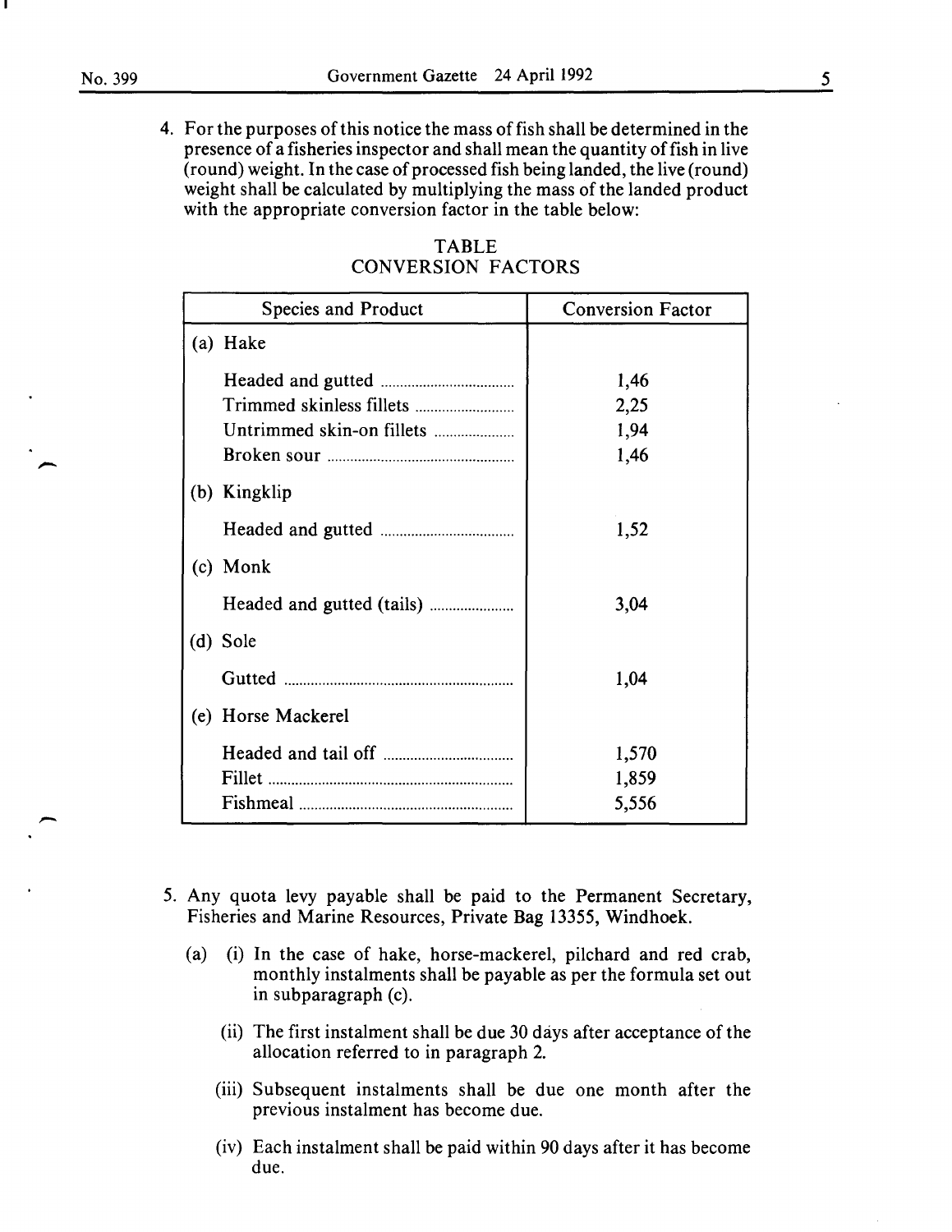- (b) In the case of spider (stone) crab and tuna the quota levy payable shall be paid within 30 days after the catch was verified and certified by a fisheries inspector.
- (c) Formula

$$
\frac{Q \times L}{M}
$$
 where -

- $Q =$  the total quota allocation in tons to the holder of the catching right;
- $L =$  the quota levy applicable as per paragraph 3; and
- $M =$  the total number of months during which the catching rights are valid.
- 6. Each payment for tuna and spider (stone) crab in terms of paragraph 5 shall be accompanied by a statement certified by the inspector referred to in paragraph  $\overline{4}$  stating the mass of the fish for which payment is being made.
- 7. For every tonne caught over and above the allocated quantity of fish a quota levy equal to three times the quota levy payable in respect of foreign vessels shall be payable.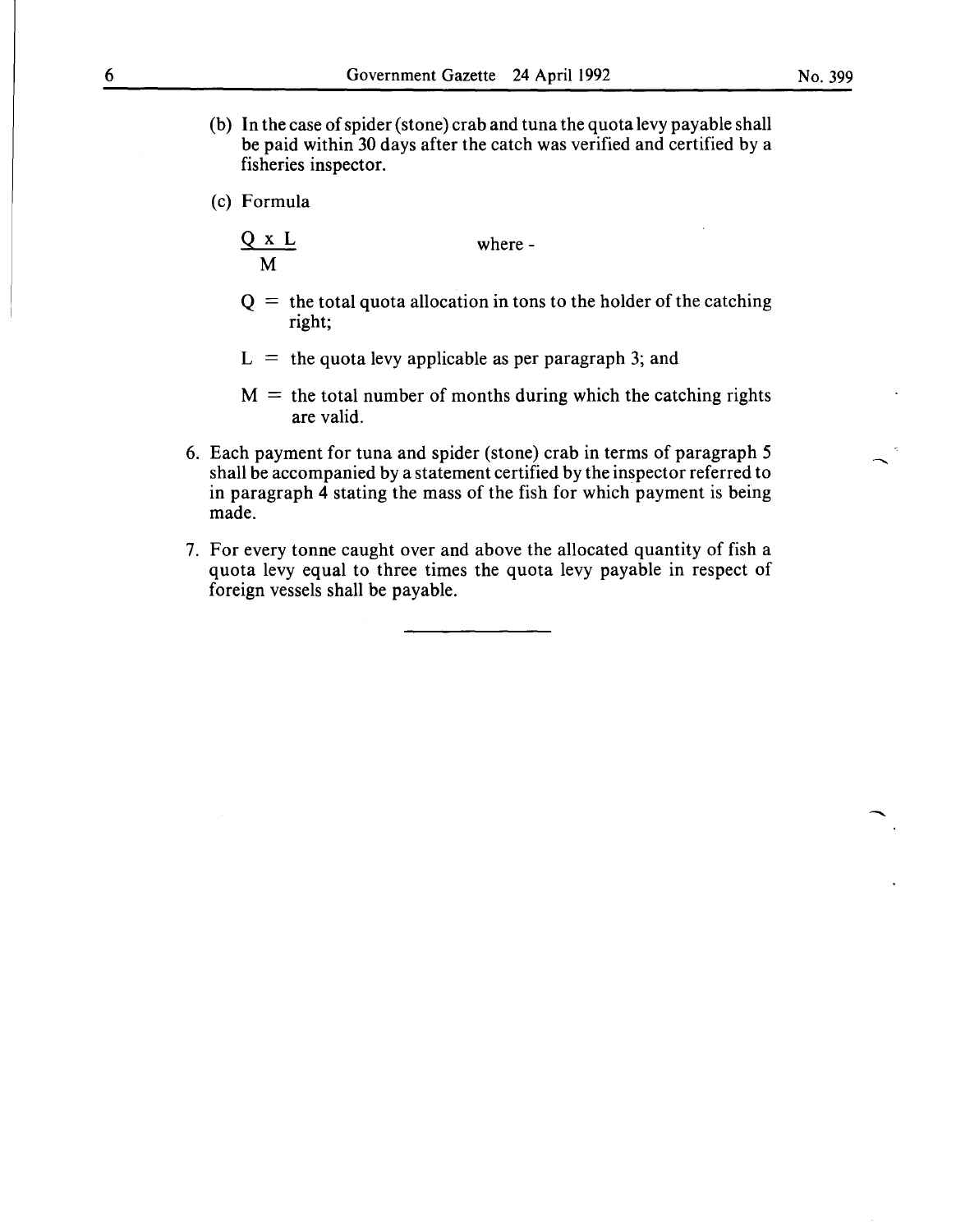I

# MINISTRY OF FISHERIES AND MARINE RESOURCES

#### No. 48

1992

# AMENDMENT OF REGULATIONS MADE UNDER THE SEA FISHERIES ACT, 1973

The President has under section 11 of the Sea Fisheries Act, 1973 (Act 58 of 1973), further amended the regulations promulgated by Government Notice 19I2 of I973 as set out in the Schedule.

## SCHEDULE

I. The following heading is hereby substituted for the heading of regulation 26:

#### "B. PELAGIC AND DEMERSAL FISH".

2. Regulation 26 is hereby amended by the substitution for subregulation (I) of the following subregulation:

"(I) The owners of fishing vessels specified in column I of Tables I to 7 below shall during the period specified in column 2 of the said Tables not catch a greater quantity of fish specified in Tables I to 7 than the quantity shown opposite their names in column 3 of the said Tables:

| COLUMN 1                                                                                                                                                                                                            | <b>COLUMN 2</b>                                | <b>COLUMN 3</b>                                                                                                  |
|---------------------------------------------------------------------------------------------------------------------------------------------------------------------------------------------------------------------|------------------------------------------------|------------------------------------------------------------------------------------------------------------------|
| Owners of fishing vessels                                                                                                                                                                                           | Period during<br>which fishing is<br>permitted | Quantity of round<br>fish in metric tons                                                                         |
| Atlantic Harvesters<br>Consortium Fisheries<br>General Development Co.<br>Henties Bay People<br>Matutura Fishing<br>Mukurob Fishing<br>Namib/Karibib Fisheries<br>Private Boat Owners<br>United Fishing Enterprises | 1 February 1992<br>to<br>30 April 1992         | 2 7 3 3<br>900<br>2 8 3 0<br>1962<br>3 1 5 5<br>900<br>492<br>900<br>900<br>2 5 9 5<br>900<br>9 0 0 0<br>2 7 3 3 |
|                                                                                                                                                                                                                     | TOTAL                                          | 30 000                                                                                                           |

#### TABLE I PICLHARD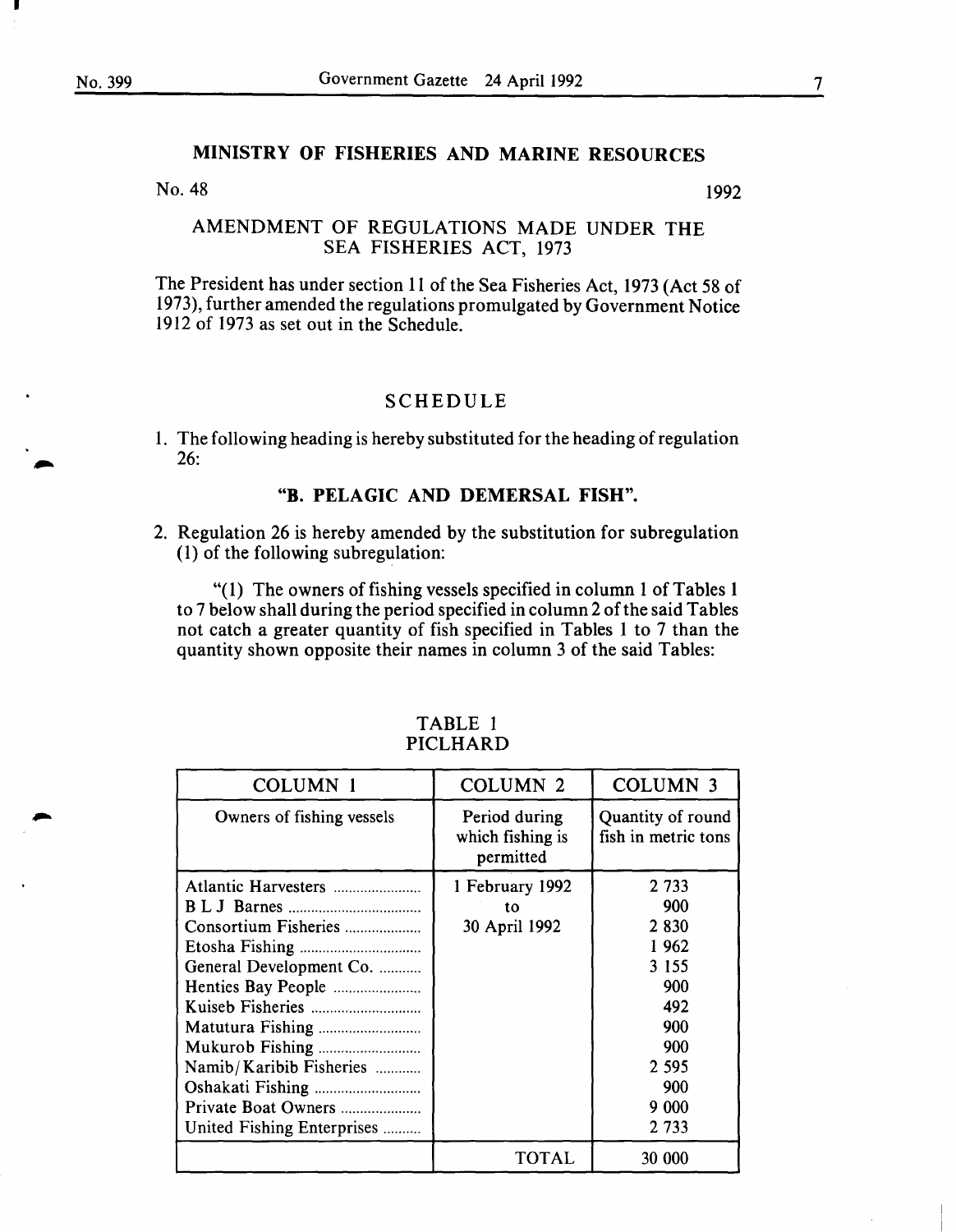| <b>COLUMN 1</b>                                                                                                                                                                                                                                      | <b>COLUMN 2</b>                                | <b>COLUMN 3</b>                                                                                                                                                 |
|------------------------------------------------------------------------------------------------------------------------------------------------------------------------------------------------------------------------------------------------------|------------------------------------------------|-----------------------------------------------------------------------------------------------------------------------------------------------------------------|
| Owners of fishing vessels                                                                                                                                                                                                                            | Period during<br>which fishing is<br>permitted | Quantity of round<br>fish in metric tons                                                                                                                        |
| Blue Sea Fishing<br>Benguela Sea Products<br>Cadilu Fishing<br>Consortium Fisheries<br>Freddie Visserye<br>Namib/Karibib Fisheries<br>Kuiseb Fish Products<br>Mangetti Fishing<br>Namcoast (Pty) Ltd.<br>Overberg Fishing<br>Sea Harvest Corporation | 1 January 1992<br>to<br>30 April 1992          | 900<br>650<br>900<br>976<br>3 2 5 3<br>976<br>976<br>3 5 8 0<br>2 7 2 5<br>900<br>650<br>650<br>1 300<br>2 7 2 5<br>900<br>650<br>900<br>1950<br>3 2 5 3<br>650 |
|                                                                                                                                                                                                                                                      |                                                | 3 2 5 3                                                                                                                                                         |
|                                                                                                                                                                                                                                                      | <b>TOTAL</b>                                   | 30 000                                                                                                                                                          |
| Saddle Hill Namibia<br>Seaflower Lobster                                                                                                                                                                                                             | 1 January 1992<br>tο<br>31 December 1992       | 500<br>3 000<br>1 500<br>5 000                                                                                                                                  |
|                                                                                                                                                                                                                                                      | <b>TOTAL</b>                                   | 10 000                                                                                                                                                          |

### TABLE 2 HAKE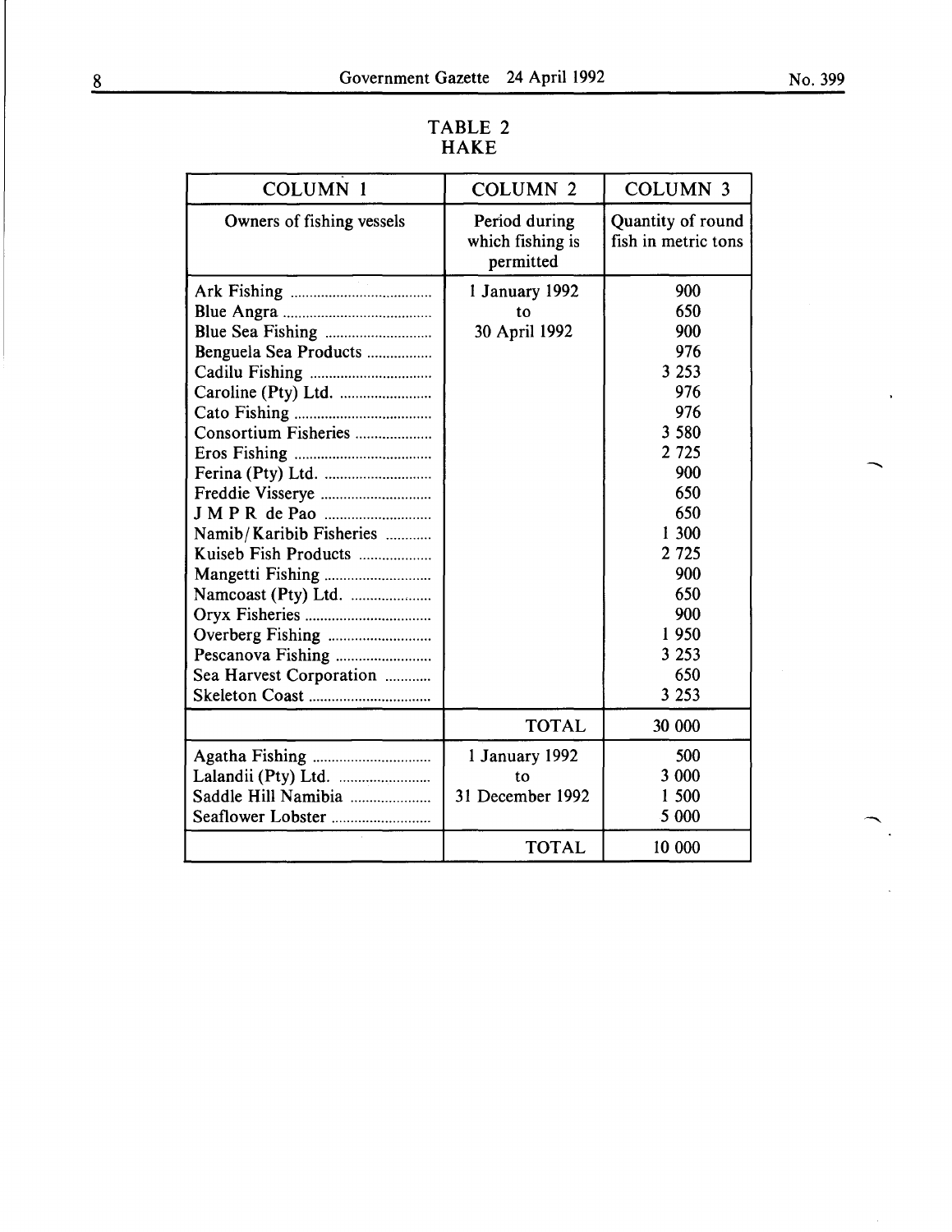| TABLE 3 |                       |  |
|---------|-----------------------|--|
|         | <b>HORSE MACKEREL</b> |  |

| <b>COLUMN 1</b>            | <b>COLUMN 2</b>                                | <b>COLUMN 3</b>                          |
|----------------------------|------------------------------------------------|------------------------------------------|
| Owners of fishing vessels  | Period during<br>which fishing is<br>permitted | Quantity of round<br>fish in metric tons |
| Blue Ribbon Fisheries      | 1 January 1992<br>to                           | 3 2 1 4<br>7610                          |
|                            | 30 April 1992                                  | 950                                      |
|                            |                                                | 3810                                     |
|                            |                                                | 3 2 1 4                                  |
| Dun-Al Fishing             |                                                | 3810                                     |
|                            |                                                | 3810                                     |
| General Development        |                                                | 3810                                     |
|                            |                                                | 34 260                                   |
| Interdenominational Youth  |                                                |                                          |
|                            |                                                | 3 2 1 4                                  |
|                            |                                                | 38 060                                   |
| Naku Fisheries Development |                                                | 3 2 1 4                                  |
| Peoples Company of Namibia |                                                | 3 2 1 4                                  |
|                            |                                                | 3810                                     |
|                            |                                                | 47 570                                   |
|                            |                                                | 3 2 1 4                                  |
| Uhuru Namibia Enterprises  |                                                | 3 2 1 4                                  |
|                            | <b>TOTAL</b>                                   | 169 998.                                 |

# TABLE 4 RED CRAB

| <b>COLUMN 1</b>           | <b>COLUMN 2</b>                                | COLUMN <sub>3</sub>                      |
|---------------------------|------------------------------------------------|------------------------------------------|
| Owners of fishing vessels | Period during<br>which fishing is<br>permitted | Quantity of round<br>fish in metric tons |
| Nisho Iwai Corporation    | 1 January 1992 to<br>31 December 1992          | 3 000,00<br>3 000,00                     |
|                           | <b>TOTAL</b>                                   | 6 000.                                   |

# TABLE 5 SPIDER (STONE) CRAB

| COLUMN 1                  | <b>COLUMN 2</b>                                | <b>COLUMN 3</b>                          |
|---------------------------|------------------------------------------------|------------------------------------------|
| Owners of fishing vessels | Period during<br>which fishing is<br>permitted | Quantity of round<br>fish in metric tons |
|                           | 1 January 1992 to<br>31 December 1992          | Unlimited<br>Unlimited                   |

 $\overline{a}$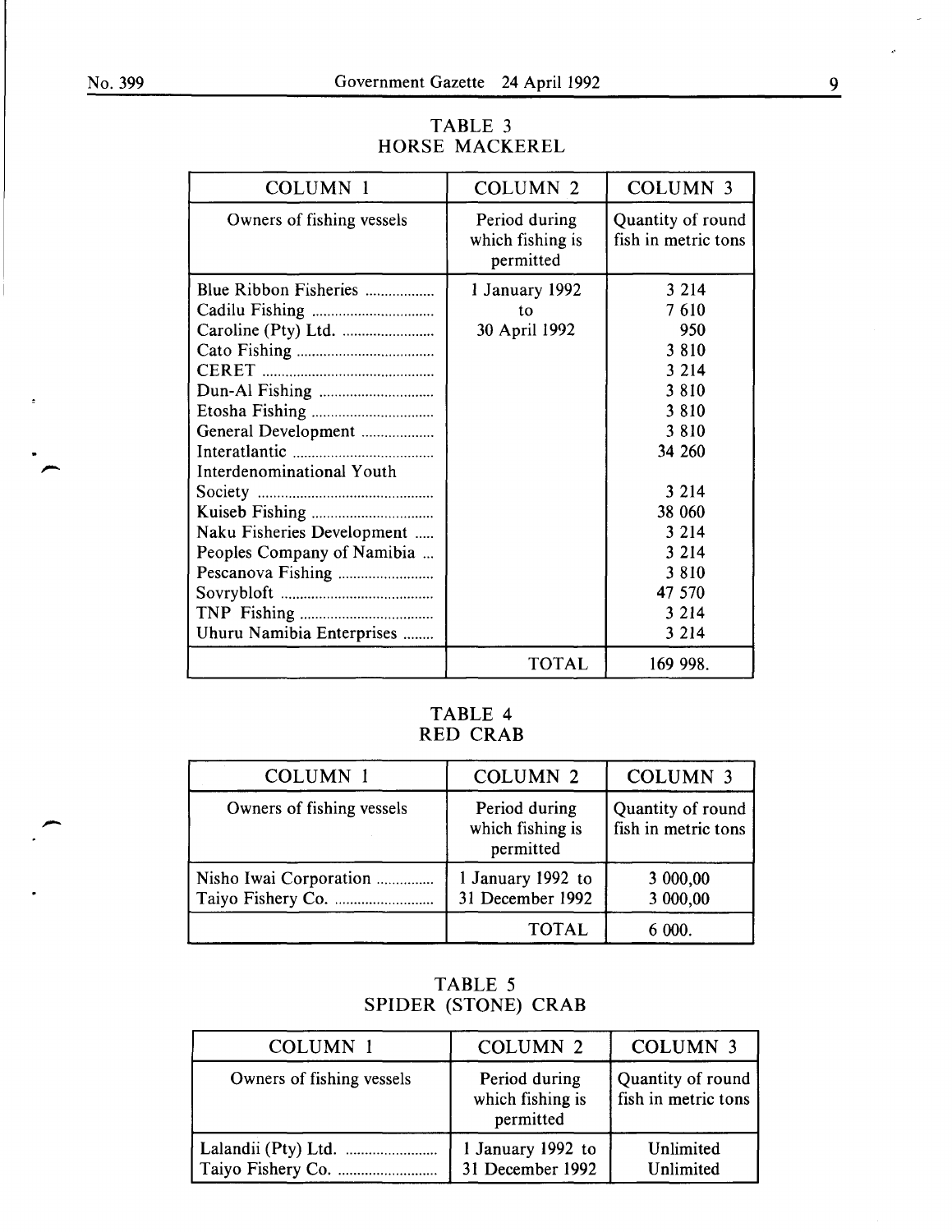**•** 

 $\frac{1}{2}$ 

| <b>COLUMN 2</b>                                | COLUMN <sub>3</sub>                                                                                                                                                                             |
|------------------------------------------------|-------------------------------------------------------------------------------------------------------------------------------------------------------------------------------------------------|
| Period during<br>which fishing is<br>permitted | Quantity of round<br>fish in metric tons                                                                                                                                                        |
| 1 January 1992<br>tο<br>31 December 1992       | Unlimited<br>Unlimited<br>Unlimited<br>Unlimited<br>Unlimited<br>Unlimited<br>Unlimited<br>Unlimited<br>Unlimited<br>Unlimited<br>Unlimited<br>Unlimited<br>Unlimited<br>Unlimited<br>Unlimited |
|                                                | Unlimited                                                                                                                                                                                       |
|                                                |                                                                                                                                                                                                 |

#### TABLE 6 TUNA

# TABLE 7 ROCK LOBSTER

| COLUMN 1                  | <b>COLUMN 2</b>                                | <b>COLUMN 3</b>                                                    |
|---------------------------|------------------------------------------------|--------------------------------------------------------------------|
| Owners of fishing vessels | Period during<br>which fishing is<br>permitted | Quantity of round<br>fish in metric tons                           |
| Seaflower Lobster Corp.   | 1 November 1991 to<br>31 April 1992            | 33<br>50                                                           |
|                           | <b>TOTAL</b>                                   | 83                                                                 |
|                           |                                                | 1,7<br>1,7<br>1,7<br>1,7<br>1,7<br>1,7<br>1,7<br>1,7<br>1,7<br>1,7 |
|                           | <b>TOTAL</b>                                   | 17,0                                                               |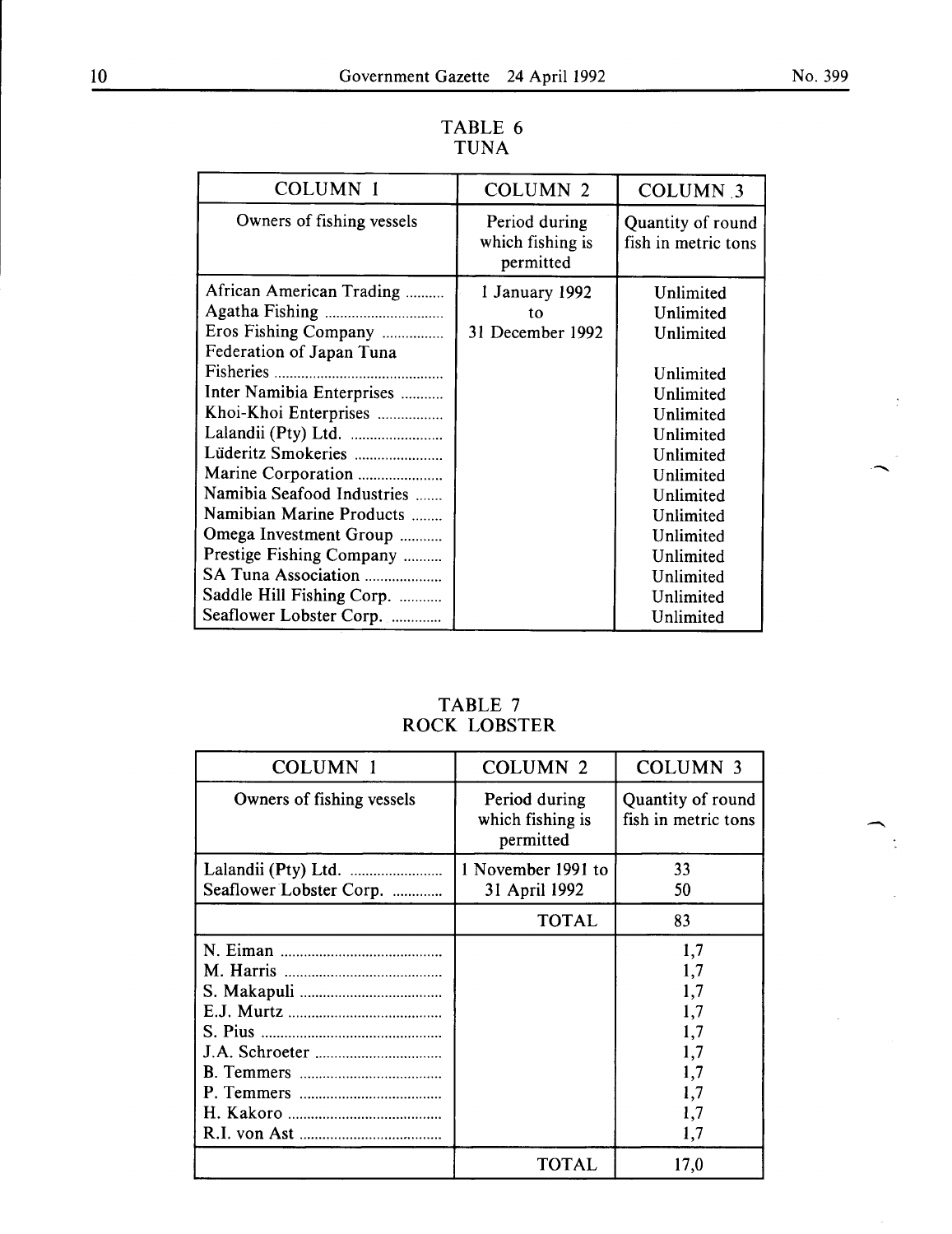-

2. The mass of fish shall be determined in the presence of a fisheries inspector and shall mean the quantity of fish in live (round) weight. In the case of processed fish being landed, the live (round) weight shall be calculated by multiplying the mass of the landed product with the appropriate conversion factor in table 8 below:

| Species and Product |                           | <b>Conversion Factor</b> |  |
|---------------------|---------------------------|--------------------------|--|
|                     | (a) Hake:                 |                          |  |
|                     |                           | 1,46<br>2,25             |  |
|                     | Untrimmed skin-on fillets | 1,94                     |  |
|                     |                           | 1,46                     |  |
| (b)                 | Kingklip:                 |                          |  |
|                     |                           | 1,52                     |  |
|                     | (c) Monk:                 |                          |  |
|                     |                           | 3,04                     |  |
|                     | $(d)$ Sole:               |                          |  |
|                     |                           | 1,04                     |  |
| (e)                 | Horse Mackerel:           |                          |  |
|                     |                           | 1,570                    |  |
|                     | Fillet                    | 1,859                    |  |
|                     |                           | 5,556                    |  |

# TABLE 8 CONVERSION FACTORS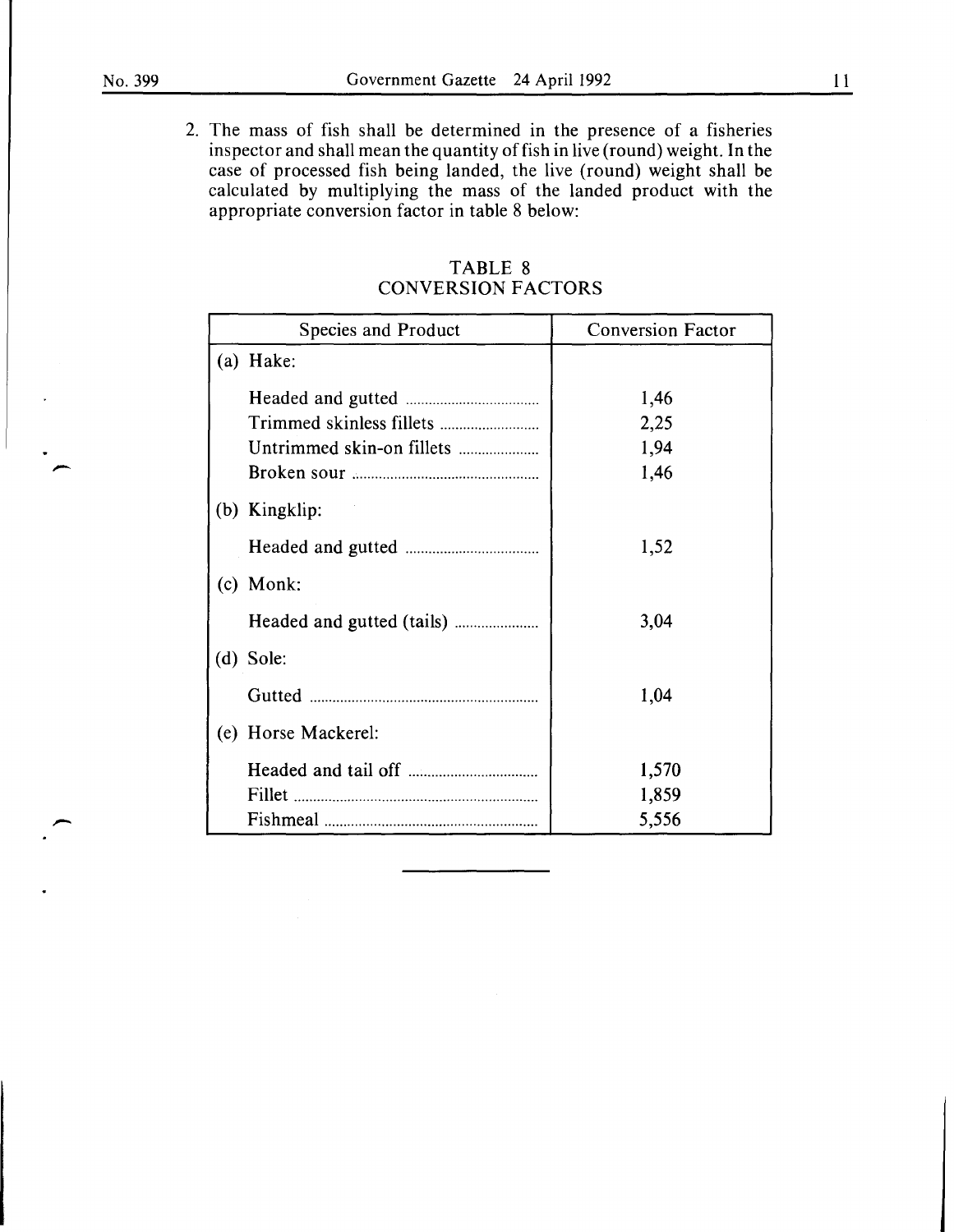# **MINISTRY OF FISHERIES AND MARINE RESOURCES**

 $N<sub>0</sub>$ , 49 1992

# RESEARCH LEVIES ON FISH: SEA FISHERIES ACT, 1973

Under the powers vested in me by section 20 of the Sea Fisheries Act, 1973 (Act 58 of 1973), I hereby-

- (a) impose a levy on fish at a rate according to mass as set out in the Schedule; and
- (b) repeal Government Notices 1863 of 1973, R.1251 of 1975 and R.2508 of 1976.

Given under my Hand and the Seal of the Republic of Namibia at Windhoek this 13th day of April, One Thousand Nine Hundred and Ninety-two.

Sam Nujoma President BY ORDER OF THE PRESIDENT-IN-CABINET

## SCHEDULE

- I. In this notice, unless the context otherwise indicates, any word or expression to which a meaning has been assigned in the Sea Fisheries Act, 1973 (Act 58 of 1973), shall have that meaning and "pelagic fish" means any fish of the species anchovy *(Engraulis capensis),* pilchard *(Sardinops ocellata),* maasbanker ( *Trachurus trachurus),* mackerel *(Scomber japonicus),* round herring *(Entrumeus)* and lantern fish *(Myctophidae).*
- 2. Every fisherman who lands any species of fish or the portions of species of fish mentioned in paragraph 3 by virtue of fishing rights obtained in terms of section 8, II or 22A of the Sea Fisheries Act, 1973 (Act 58 of 1973), shall pay in respect of every metric ton of such species of fish the appropriate levy specified in respect thereof, plus a *pro rata* amount of the appropriate levy calculated on any portion of a metric ton.

| 3. Levies per metric ton:                             |                 |
|-------------------------------------------------------|-----------------|
| Species of fish:                                      | Levy<br>per ton |
| (a) Pilchard -                                        |                 |
|                                                       | R 25,00         |
| (ii) intended for use as bait or to be processed into | R 10,00         |
|                                                       | R 10,00         |
|                                                       | R 25,00         |
|                                                       | R 25,00         |

-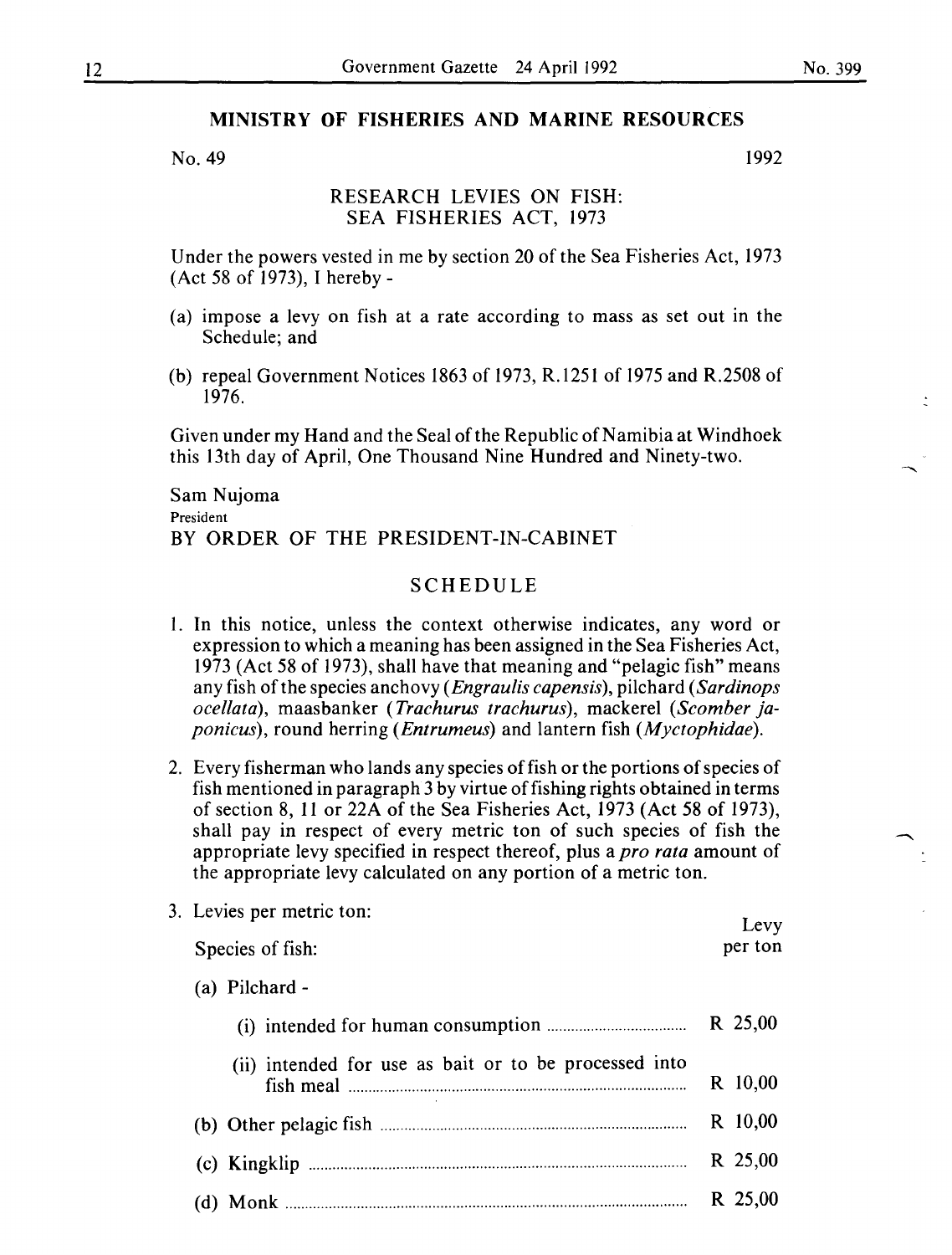|                                                                                                               |    | R 25,00             |
|---------------------------------------------------------------------------------------------------------------|----|---------------------|
| Hake -<br>(f)                                                                                                 |    |                     |
|                                                                                                               |    | R 18,00             |
|                                                                                                               |    | R 25,00             |
|                                                                                                               |    | R 45,00             |
|                                                                                                               |    | R 25,00             |
|                                                                                                               |    | R <sub>125,00</sub> |
|                                                                                                               |    | R 10,00             |
| (i) Panga, reds, gurnards, jacopever, John Dory, skates,<br>squid, kob, steenbras, angelfish, snoek, roes and |    |                     |
|                                                                                                               | R. | 1,00                |
|                                                                                                               | R. | 1,00.               |

4. For the purposes of this notice the mass of fish shall be determined in the presence of a fisheries inspector and shall mean the quantity of fish in live (round) weight. In the case of processed fish being landed, the live (round) weight shall be calculated by multiplying the mass of the landed product with the appropriate conversion factor in the table below:

| Species and Product   | <b>Conversion Factor</b> |
|-----------------------|--------------------------|
| (a) Hake              |                          |
|                       | 1,46                     |
|                       | 2,25                     |
|                       | 1,94                     |
|                       | 1,46                     |
| (b) Kingklip          |                          |
|                       | 1,52                     |
| (c) Monk              |                          |
|                       | 3,04                     |
| (d) Sole              |                          |
|                       | 1,04                     |
| Horse Mackerel<br>(e) |                          |
|                       | 1,570                    |
|                       | 1,859                    |
|                       | 5,556                    |

TABLE CONVERSION FACTORS